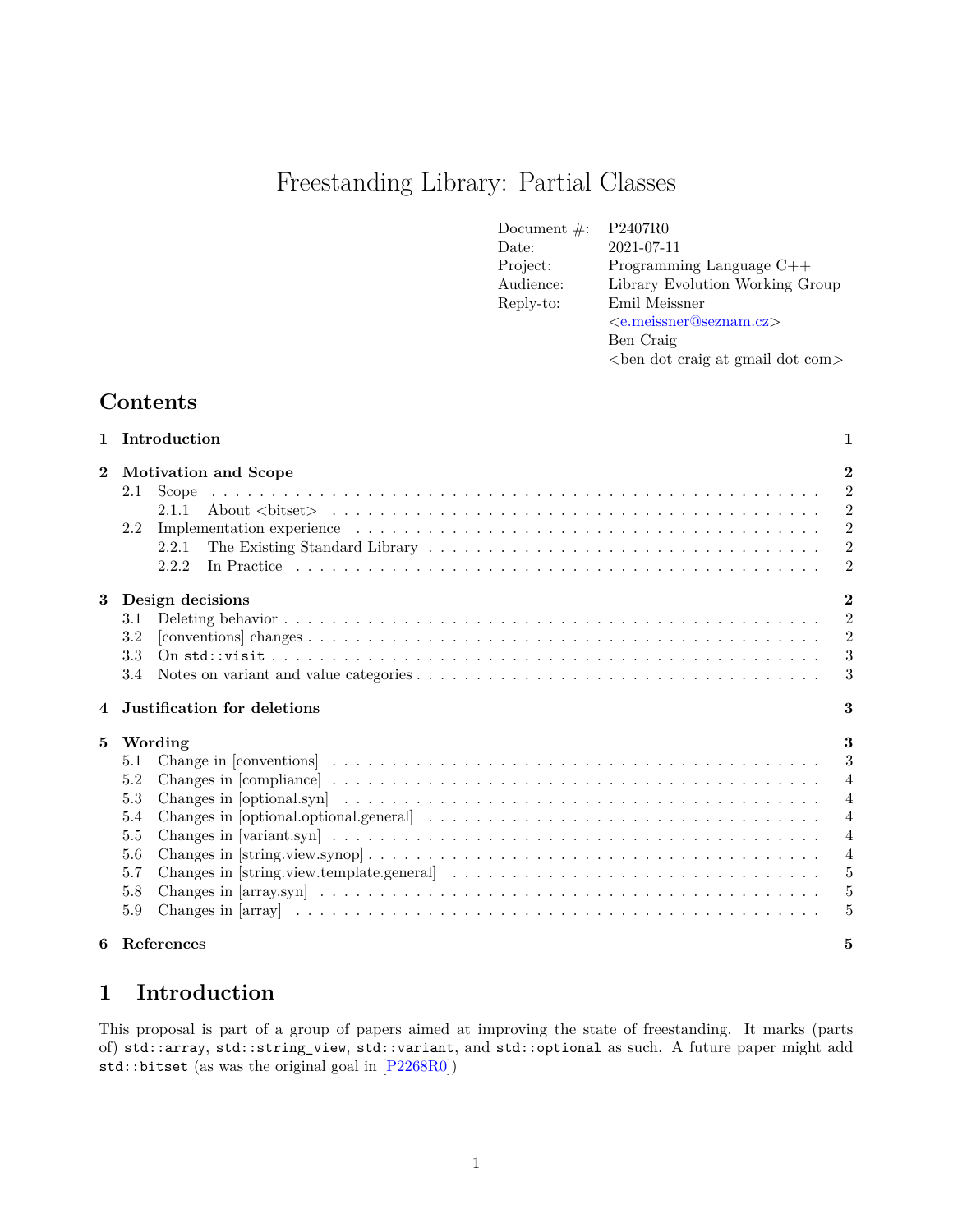## <span id="page-1-0"></span>**2 Motivation and Scope**

All of the added classes are fundamentally compatible with freestanding, except for a few methods that throw  $(e.g. array:at)$ . We explicitly =delete these undesirable methods.

The main driving factor for these additions is the immense usefulness of these types in practice.

## <span id="page-1-1"></span>**2.1 Scope**

We refine [freestanding.membership] by specifying the notion of partial classes, and accordingly specify the newly (partially) freestanding classes as such.

#### <span id="page-1-2"></span>**2.1.1 About <bitset>**

As mentioned in the introduction, this paper does not deal with bitset. Bitset is unique in that a relatively big part of its interface depends on std::basic\_string. We do not currently have a sound plan to make bitset work as nicely as we'd like to. This situation is made worse by a significant amount of bitset's member functions that throw.

### <span id="page-1-3"></span>**2.2 Implementation experience**

#### <span id="page-1-4"></span>**2.2.1 The Existing Standard Library**

We've forked libc++, and =deleted all not freestanding methods. Except for some methods on string\_view (which are implemented in terms of the deleted string\_view::substring), this did not require any changes in the implementation. All test cases (except for the deleted methods) passed after some rather minor adjustments (e.g. replacing  $get<0>(v)$  with \*get\_if <0>(&v)), confirming that all these types are usable without the deleted methods.

#### <span id="page-1-5"></span>**2.2.2 In Practice**

Since we aren't changing the semantics of any of the classes (except deleted non-critical methods), it is fair to say that all of the (implementer *and* user) experience gathered as part of hosted applies the same to freestanding.

The only question is, whether these classes are compatible with freestanding. To which the answer is yes! For example, the [\[Embedded Template Library\]](#page-5-1) offers direct mappings of the std types. Even in kernel-level libraries, like Serenity's [\[AK\]](#page-4-4) use a form of these utilities.

## <span id="page-1-6"></span>**3 Design decisions**

## <span id="page-1-7"></span>**3.1 Deleting behavior**

Our decision to delete methods we can't mark as freestanding was made to keep overload resolution the same on freestanding as hosted.

An additional benefit here is, that users of these classes, who might expect to use a throwing method, which was not provided by the implementation, will get a more meaningful error than the method simply missing. This also means we can keep options open for reintroducing the deleted functions into freestanding. (e.g. operator<<(ostream, string\_view), should <ostream> be added).

## <span id="page-1-8"></span>**3.2 [conventions] changes**

The predecessor to this paper used //freestanding, partial to mean a class (template) is only required to be partially implemented, in conjunction with //freestanding, omit meaning a declaration is not in freestanding.

In this paper, we keep marking not fully freestanding classes templates as //freestanding, partial, requiring all members of such a class template to be individually marked as freestanding, or not. This is done to keep things explicit. We also introduce //freestanding, delete, to mean a declaration shall be deleted on freestanding.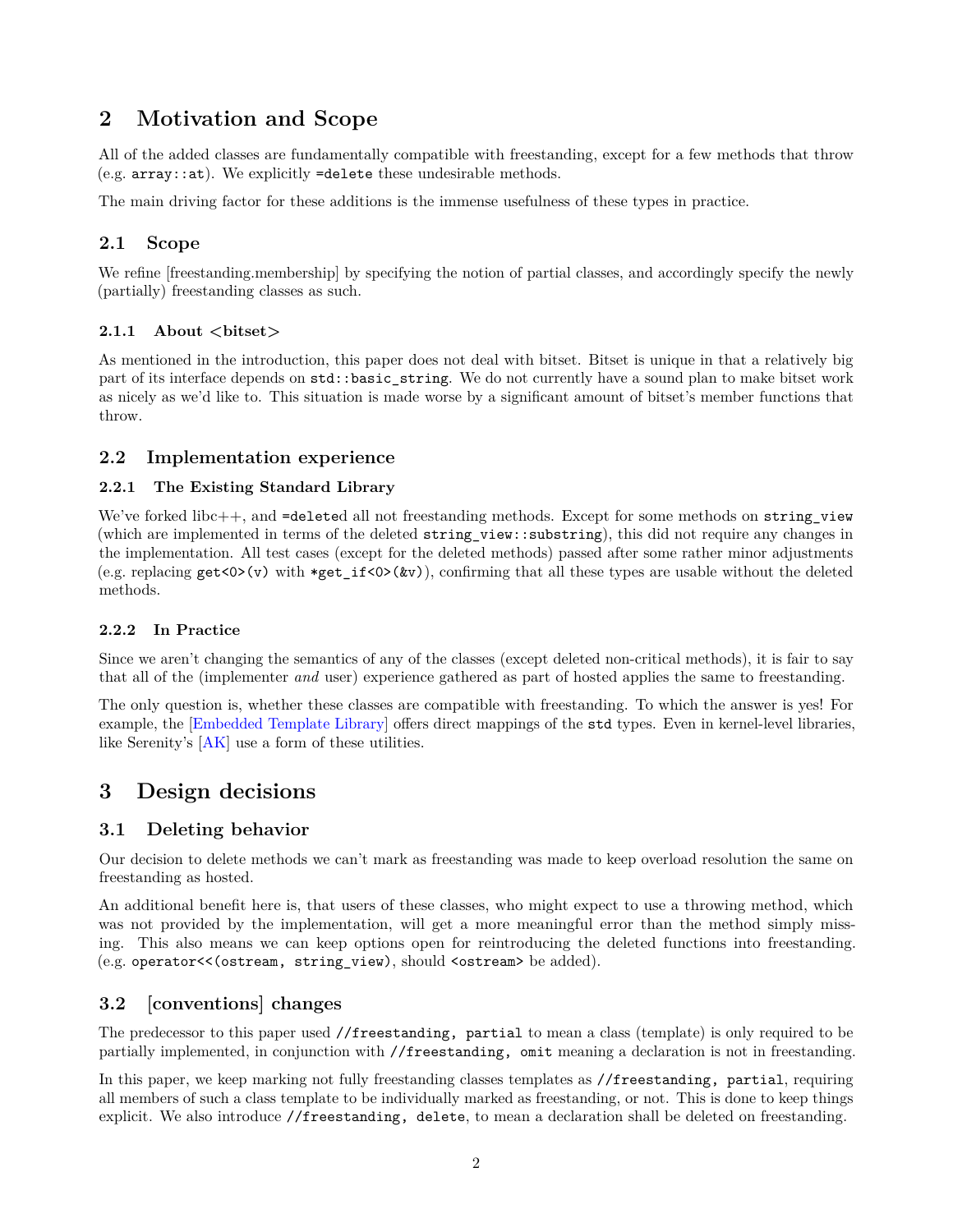#### <span id="page-2-0"></span>**3.3 On std::visit**

In this paper, we mark  $std:$  visit as freestanding, even though it is theoretically throwing. However, the conditions for std::visit to throw are as follows:

It is possible for a variant to hold no value if an exception is thrown during a type-changing assignment or emplacement.

This means a variant will only throw on visit if a user type throws (library types don't throw on freestanding). In this case, std::visit throwing isn't a problem, since the user's code is already using, and (hopefully) handling exceptions.

This however has the unfortunate side-effect that we need to keep bad variant access freestanding.

### <span id="page-2-1"></span>**3.4 Notes on variant and value categories**

By getting rid of std::get, we force users to use std::get\_if. Since std::get\_if returns a pointer, one can only access the value of a variant by dereferencing said pointer, obtaining an lvalue, discarding the value category of the held object. This is unlikely to have an impact on application code, but might impact highly generic library code.

## <span id="page-2-2"></span>**4 Justification for deletions**

Every deleted method is throwing. We omit string\_view's associated operator<< since we don't add basic\_ostream.

## <span id="page-2-3"></span>**5 Wording**

This paper's wording is based on the current working draft, [\[N4878\]](#page-5-2), and it assumes that the wording in [\[P1642R5\]](#page-5-3) and [\[P2338R0\]](#page-5-4) has been applied.

### <span id="page-2-4"></span>**5.1 Change in [conventions]**

Add new paragraphs to [freestanding.membership]

- <sup>5</sup> A *freestanding member* is a member declaration of a freestanding class template that is implemented in freestanding implementations.
- <sup>6</sup> A *partially freestanding class template* is a freestanding class template, where at least one, but not all members are freestanding members. In the associated header synopsis for such a class template, the class template's declaration is followed with a comment that includes *freestanding* and *partial*.

[ *Example:*

template<class T, size\_t N> struct array; //freestanding, partial

-*end example*]

- <sup>7</sup> Each freestanding member in the synopsis of a partially freestanding class template is followed by a comment including *freestanding*.
- <sup>8</sup> *Deleted freestanding members* are member functions of a partially freestanding class template that are designated as such. Deleted freestanding members are not freestanding members. In the partially freestanding class template's synopsis, deleted freestanding members are followed with a comment that includes *freestanding* and *delete*. Deleted freestanding members shall either meet the requirements of a hosted implementation, or be deleted.

[ *Example:*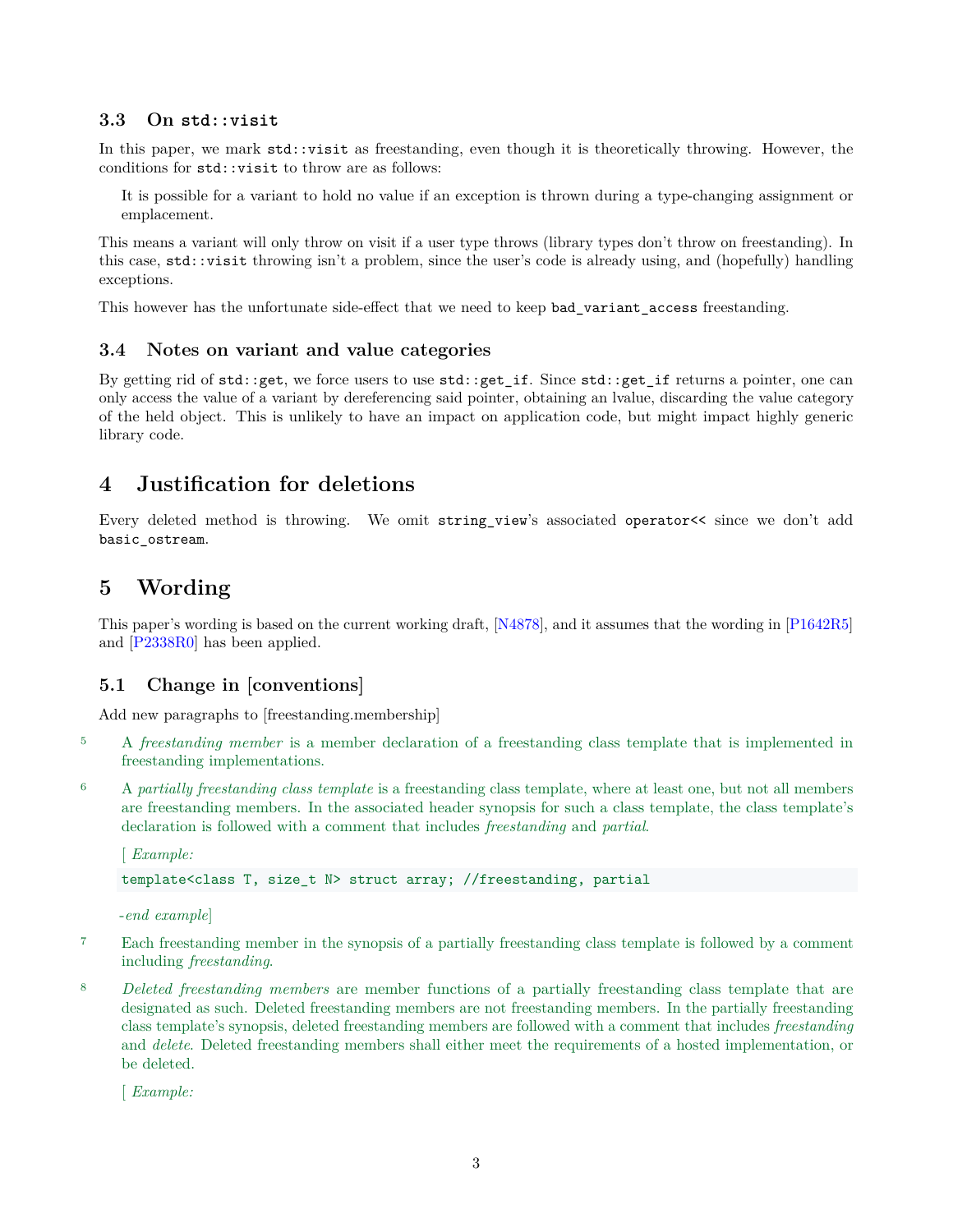-*end example*]

## <span id="page-3-0"></span>**5.2 Changes in [compliance]**

Add new rows to Table 24:

|                                                                                                                                                                                                                                                                                                                                                     | Subclause           | Header(s)                      |
|-----------------------------------------------------------------------------------------------------------------------------------------------------------------------------------------------------------------------------------------------------------------------------------------------------------------------------------------------------|---------------------|--------------------------------|
| $  \dots  $                                                                                                                                                                                                                                                                                                                                         | l.                  | $\left[\ldots\right]$          |
| ?.? [optional]                                                                                                                                                                                                                                                                                                                                      | Optional Objects    | $\leq$ optional $>$            |
| $\left[$ $\right]$ $\left[$ $\left[$ $\left[$ $\left[$ $\left[$ $\left[$ $\right]$ $\left[$ $\left[$ $\left[$ $\left[$ $\left[$ $\right]$ $\left[$ $\left[$ $\left[$ $\left[$ $\right]$ $\left[$ $\left[$ $\left[$ $\left[$ $\right]$ $\left[$ $\left[$ $\left[$ $\left[$ $\right]$ $\left[$ $\left[$ $\left[$ $\left[$ $\left[$ $\right]$ $\left[$ | Variants            | $<$ variant $>$                |
| ?.? [string.view]                                                                                                                                                                                                                                                                                                                                   | String view classes | $\langle$ string_view>         |
| $?.^{?}$ [array]                                                                                                                                                                                                                                                                                                                                    | Sequence containers | $\langle \text{array} \rangle$ |
| $\vert \dots \vert$                                                                                                                                                                                                                                                                                                                                 | .                   | $\left[\ldots\right]$          |

#### <span id="page-3-1"></span>**5.3 Changes in [optional.syn]**

Instructions to the editor:

Please append a //freestanding to every entity except:

- bad\_optional\_access
- optional

Please append a //freestanding, partial to the following entities:

— optional

#### <span id="page-3-2"></span>**5.4 Changes in [optional.optional.general]**

Instructions to the editor:

Please append a //freestanding to every entity except:

— every reference qualified overload of value

Please append a //freestanding, delete to the following entities:

— every reference qualified overload of value

## <span id="page-3-3"></span>**5.5 Changes in [variant.syn]**

Instructions to the editor:

Please append a //freestanding to every entity except:

— every overload of get

Please append a //freestanding, delete to the following entities:

— every overload of get

### <span id="page-3-4"></span>**5.6 Changes in [string.view.synop]**

Instructions to the editor:

Please append a //freestanding to every entity except: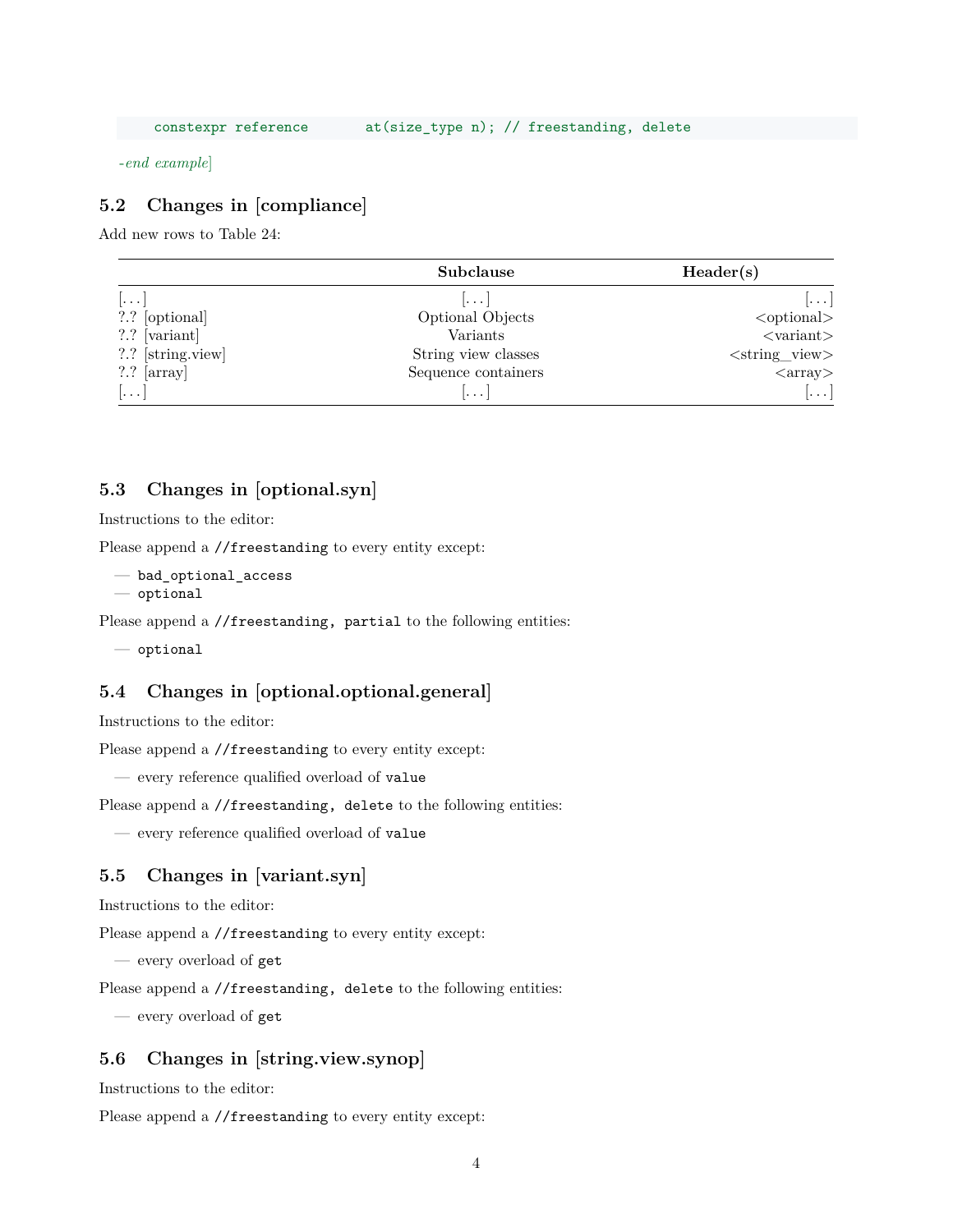```
— basic_string_view
— operator<<
```
Please append a //freestanding, partial to the following entities:

— basic\_string\_view

#### <span id="page-4-0"></span>**5.7 Changes in [string.view.template.general]**

Instructions to the editor:

Please append a //freestanding to every entity except:

— at  $-\overline{\mathrm{copy}}$ — substr — The following overloads of compare: — compare(size\_type pos1, size\_type n1, basic\_string\_view s) — compare(size\_type pos1, size\_type n1, basic\_string\_view s, size\_type pos2, size\_type n2) — compare(size\_type pos1, size\_type n1, const charT\* s) — compare(size\_type pos1, size\_type n1, const charT\* s, size\_type n2)

Please append a //freestanding, delete to the following entities:

```
— at
```
- $\overline{\phantom{0}}$  copy
- substr
- The following overloads of compare:
	- compare(size\_type pos1, size\_type n1, basic\_string\_view s)
	- compare(size\_type pos1, size\_type n1, basic\_string\_view s, size\_type pos2, size\_type n2)
	- compare(size\_type pos1, size\_type n1, const charT\* s)
	- compare(size\_type pos1, size\_type n1, const charT\* s, size\_type n2)

#### <span id="page-4-1"></span>**5.8 Changes in [array.syn]**

Instructions to the editor:

Please append a //freestanding to every entity except:

— array

Please append a //freestanding, partial to the following entities:

— array

### <span id="page-4-2"></span>**5.9 Changes in [array]**

Instructions to the editor:

Please append a //freestanding to every entity except:

— at

Please append a //freestanding, delete to the following entities:

— at

## <span id="page-4-3"></span>**6 References**

```
[AK] Andreas Kling. Serenity OS AK Library.
   https://github.com/SerenityOS/serenity/tree/master/AK
```